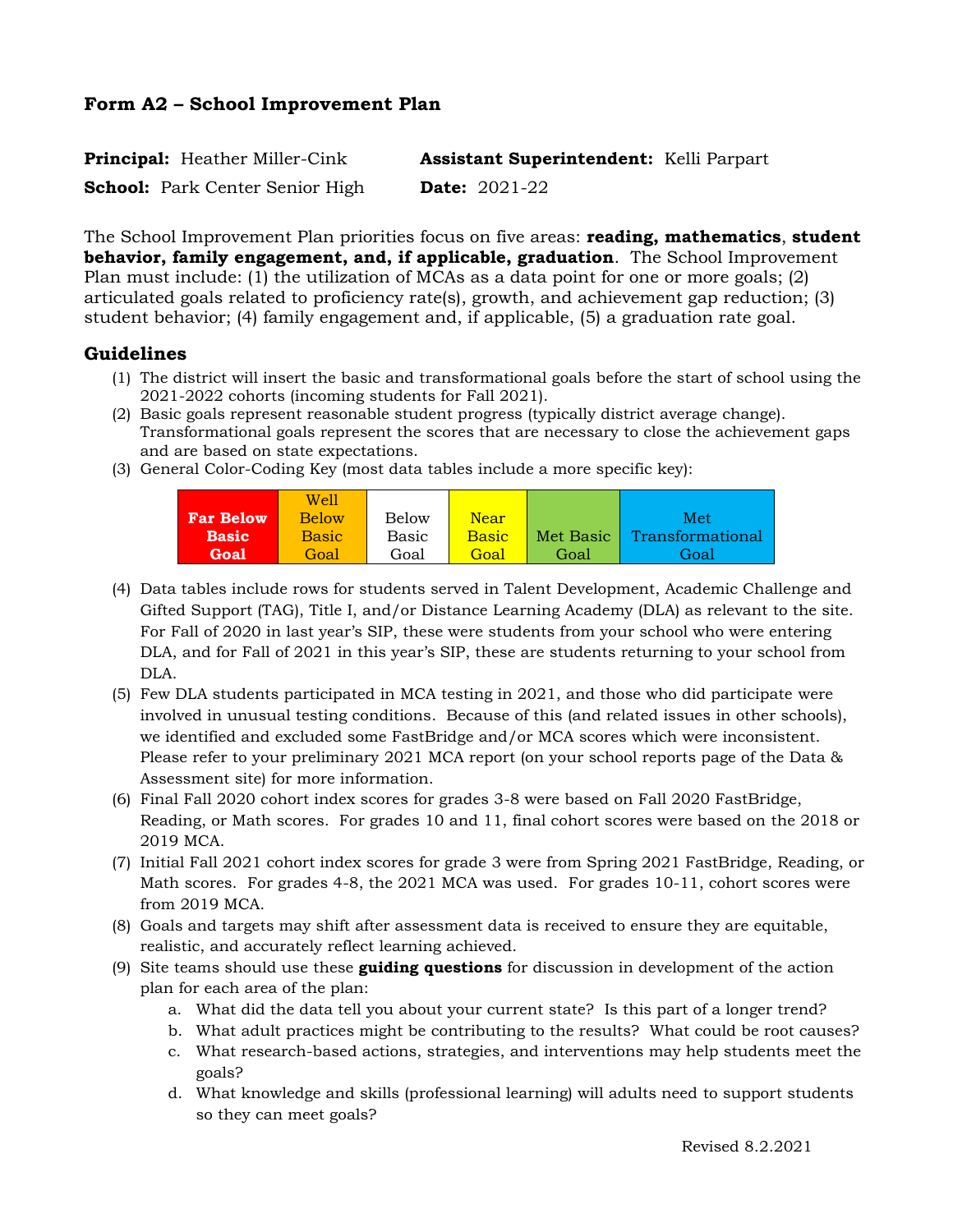| <b>Graduation Rate Color</b><br>Coding                                                                  |                | $10% +$<br>from<br><b>Basic</b> | $5 - 9%$ from<br><b>Basic</b> | 1 - 4% from<br><b>Basic</b> | $\leq$ 1% from<br><b>Basic</b> | <b>Met Basic</b><br>Goal | Met<br>Transformational<br>Goal |                |  |
|---------------------------------------------------------------------------------------------------------|----------------|---------------------------------|-------------------------------|-----------------------------|--------------------------------|--------------------------|---------------------------------|----------------|--|
| <b>PCSH</b>                                                                                             |                |                                 |                               |                             |                                |                          |                                 |                |  |
| <b>Four-Year Graduation Rate - Goals and Results</b>                                                    |                |                                 |                               |                             |                                |                          |                                 |                |  |
|                                                                                                         | <b>Results</b> | <b>Results</b>                  |                               | <b>Basic Goal Transform</b> | <b>Results</b>                 |                          | <b>Basic Goal Transform</b>     | <b>Results</b> |  |
|                                                                                                         | 2018           | 2019                            | 2020                          | <b>Goal 2020</b>            | 2020                           | 2020                     | <b>Goal 2020</b>                | 2021           |  |
| <b>All Students</b>                                                                                     | 82.4           | 81.3                            | 83.6                          | 86.0                        | 87.3                           | 88.9                     | 90.5                            |                |  |
| Am Ind                                                                                                  |                |                                 |                               |                             |                                |                          |                                 |                |  |
| Asian                                                                                                   | 87.3           | 89.7                            | 91.0                          | 92.3                        | 94.3                           | 95.0                     | 95.7                            |                |  |
| <b>Black</b>                                                                                            | 78.2           | 75.9                            | 78.9                          | 81.9                        | 80.5                           | 82.9                     | 85.3                            |                |  |
| Hispanic                                                                                                | 69.1           | 80.3                            | 82.8                          | 85.2                        | 77.3                           | 80.1                     | 83.0                            |                |  |
| White                                                                                                   | 85.9           | 82.3                            | 84.5                          | 86.7                        | 91.8                           | 92.8                     | 93.8                            |                |  |
| Multiracial <sup>^</sup>                                                                                | 88.2           | 71                              | 74.6                          | 78.3                        | 92.6                           | 93.5                     | 94.4                            |                |  |
| <b>EL</b>                                                                                               | 79.0           | 80.4                            | 82.9                          | 85.3                        | 76.7                           | 79.7                     | 82.6                            |                |  |
| <b>Spec Ed</b>                                                                                          | 53.5           | 67.2                            | 71.3                          | 75.4                        | 65.1                           | 69.4                     | 73.8                            |                |  |
| F/R Lunch                                                                                               | 79.1           | 79.1                            | 81.7                          | 84.3                        | 81.2                           | 83.6                     | 85.9                            |                |  |
| Homeless <sup>^</sup>                                                                                   | 53.9           | 53.8                            | 59.6                          | 65.4                        | 54.5                           | 60.2                     | 65.9                            |                |  |
| Female                                                                                                  | 85.3           | 85.5                            | 87.3                          | 89.1                        | 92.3                           | 93.3                     | 94.2                            |                |  |
| Male                                                                                                    | 79.8           | 77                              | 79.9                          | 82.8                        | 82.2                           | 84.5                     | 86.7                            |                |  |
| Graduation Rate Basic goal = halfway to 100% in 4 years. Transformational = halfway to 100% in 2 years. |                |                                 |                               |                             |                                |                          |                                 |                |  |
| ^ Results reported for the first time in 2018-19 SIP.                                                   |                |                                 |                               |                             |                                |                          |                                 |                |  |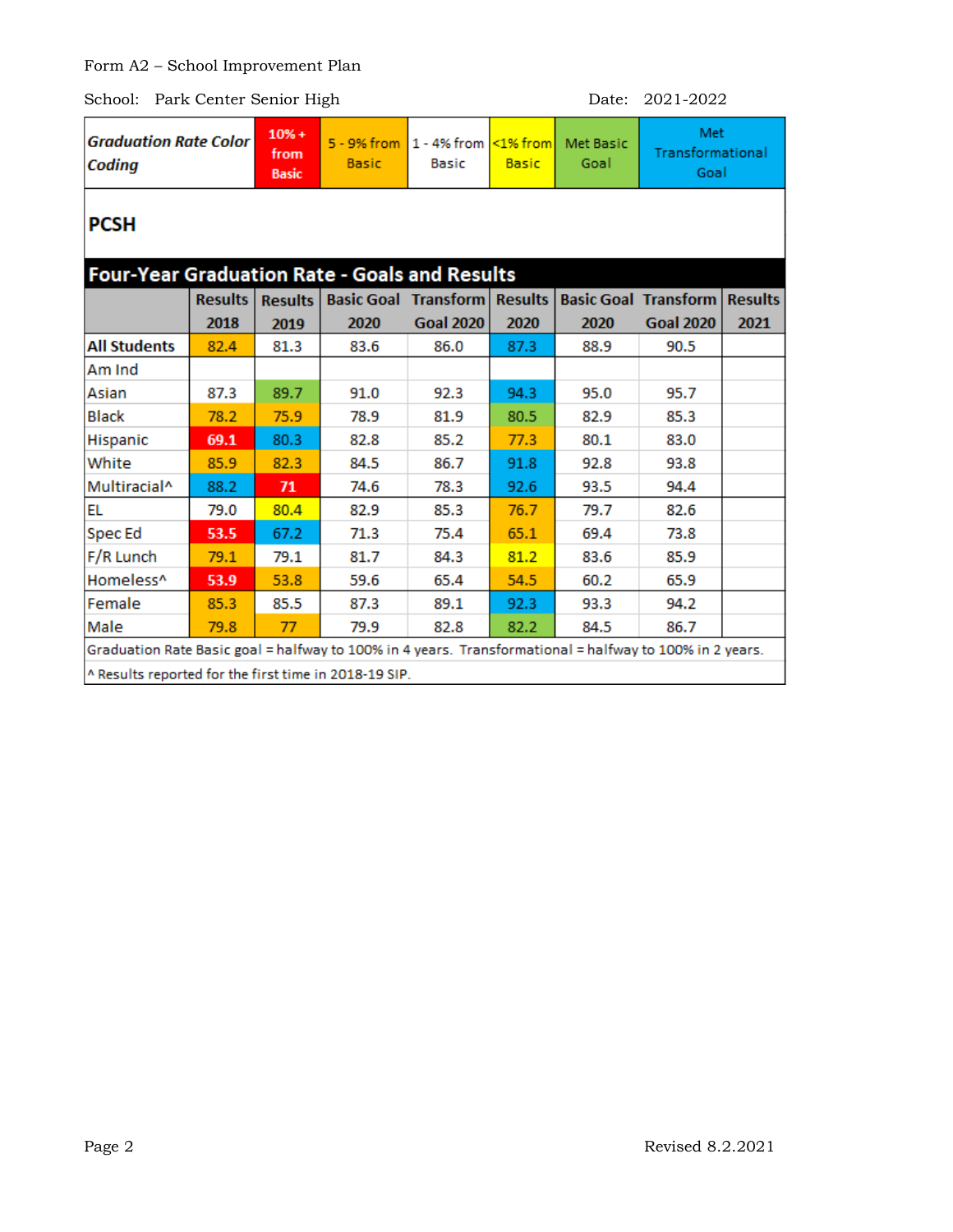### School: Park Center Senior High Date: 2021-2022

| <b>Priority One: READING</b> | <b>Measure: MCA Proficiency (Index Rates)</b>                                                                        |  |  |  |
|------------------------------|----------------------------------------------------------------------------------------------------------------------|--|--|--|
| <b>Column Header</b>         |                                                                                                                      |  |  |  |
| <b>Results</b>               | 10th grade index rate for students with 8th grade scores, enrolled on October 1 and tested in the spring.            |  |  |  |
|                              | Index rate for students tested in 8th grade (for Fall 2020) or 7th grade (for Fall 2021) and enrolled in the fall of |  |  |  |
| Fall Cohort                  | 10th grade.                                                                                                          |  |  |  |
| <b>Basic Goal</b>            | Adding the fall cohort rate and the district average index rate change. This goal has a minimum of 25.               |  |  |  |
| <b>Transformational</b>      |                                                                                                                      |  |  |  |
| (Trans.) Goal                | The MDE index target (reduce non-proficiency by half in two years).                                                  |  |  |  |
|                              |                                                                                                                      |  |  |  |

|                     | $10+$ points       |                        |                         |                                   |       | Met           |
|---------------------|--------------------|------------------------|-------------------------|-----------------------------------|-------|---------------|
|                     | <b>below basic</b> | 6-9 points below basic | 1.1 to 5.9 points below | Within 1 index point of Met basic |       | Itransform-   |
| <b>Color Coding</b> | goal               | goal                   | basic goal              | basic goal                        | lgoal | lational goal |

Notes: Student group goals are addressed under gap reduction. Also, when results are calculated, the cohort scores and goal scores are updated to reflect the students with pretest scores who were enrolled in the fall and took the test in the spring.

|               |                | Spring 2018 Spring 2019 | <b>Fall 2020</b> | 2021 Basic |      | 2021 Trans. Spring 2021 | <b>Fall 2021</b> |      | 2022 Basic 2022 Trans. |
|---------------|----------------|-------------------------|------------------|------------|------|-------------------------|------------------|------|------------------------|
| <b>Group</b>  | <b>Results</b> | <b>Results</b>          | <b>Cohort</b>    | Goal       | Goal | <b>Results</b>          | <b>Cohort</b>    | Goal | Goal                   |
| Grade 10      | 66.1           | 64.9                    | 59.2             | 62.5       | 69.4 | 61.3                    | 52.2             | 57.5 | 64.1                   |
| Amin/Haw      |                |                         |                  |            |      |                         |                  |      |                        |
| Asian         | 66.1           | 68.1                    |                  |            |      |                         | 51.8             |      |                        |
| <b>Black</b>  | 57.9           | 54.0                    |                  |            |      |                         | 43.6             |      |                        |
| Hispanic      | 54.2           | 64.0                    |                  |            |      |                         | 44.8             |      |                        |
| White         | 81.9           | 81.8                    |                  |            |      |                         | 76.1             |      |                        |
| Multiracial   |                | 53.8                    |                  |            |      |                         | 65.9             |      |                        |
| <b>EL</b>     | 19.3           | 20.0                    |                  |            |      |                         | 6.6              |      |                        |
| <b>SpecEd</b> | 37.9           | 16.7                    |                  |            |      |                         | 20.8             |      |                        |
| F/R Lunch     | 58.0           | 59.1                    |                  |            |      |                         | 47.3             |      |                        |
| Female        | 67.9           | 66.3                    |                  |            |      |                         | 57.0             |      |                        |
| Male          | 64.2           | 63.4                    |                  |            |      |                         | 47.1             |      |                        |
| <b>TAG</b>    |                |                         |                  |            |      |                         | 76.0             |      |                        |
| <b>DLA</b>    |                |                         |                  |            |      |                         | 54.7             |      |                        |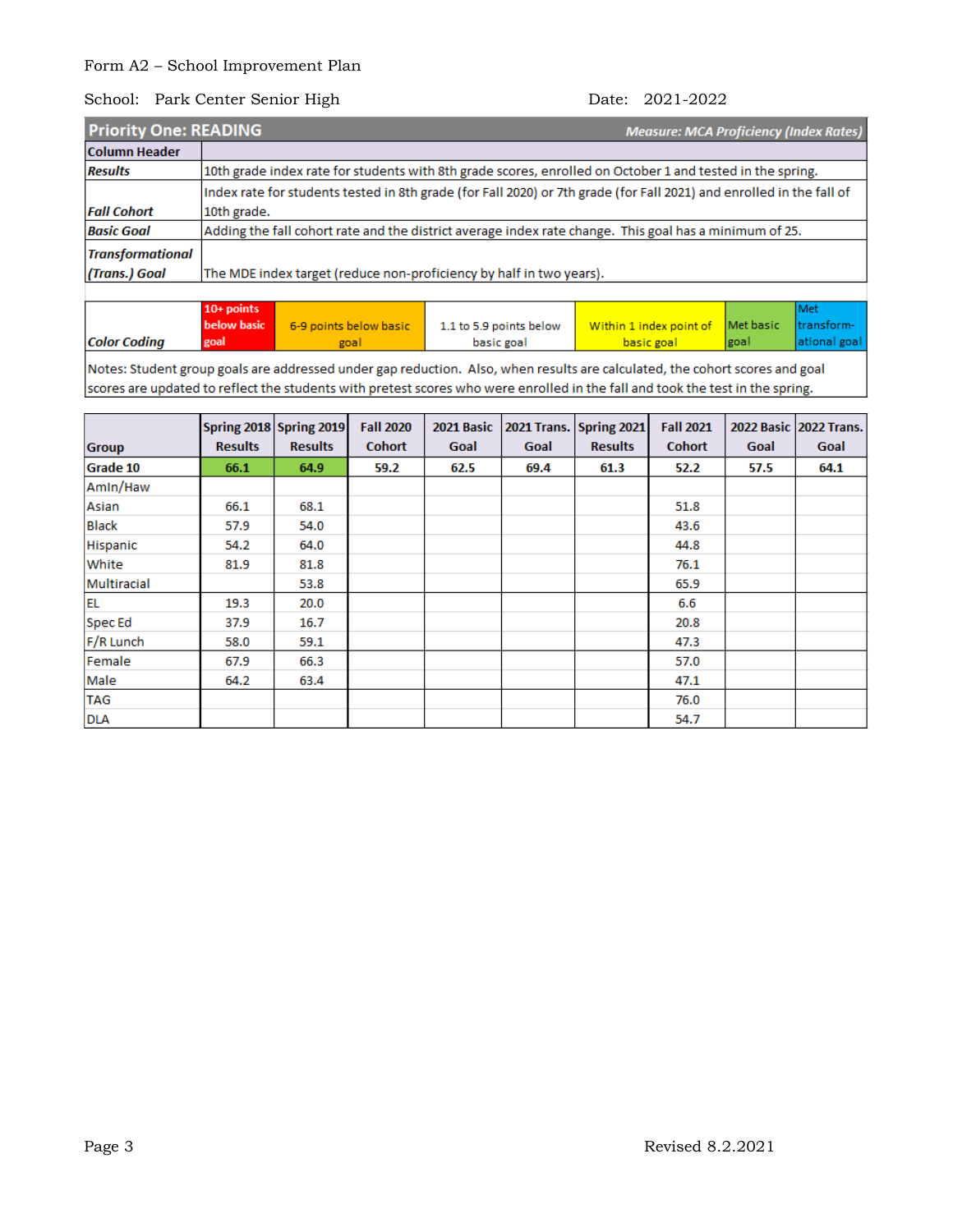### School: Park Center Senior High Date: 2021-2022

**Priority One: READING** 

**Measure: SIP Growth and Gap-Closing (SGG)** 

Color Coding for MCA Value-Added and Z-State Results

| -.30 or below | $-1510 - 797$ | $-14$ to $01$ | $+.0001$ to $+.14$ $+.15$ to $+.29$ $+ .30$ and up |  |  |  |
|---------------|---------------|---------------|----------------------------------------------------|--|--|--|
|               |               |               |                                                    |  |  |  |

Results reported for groups of 10 or more students. Any results for groups not reported in the previous year were color coded using the lowest basic and transformational goals. 2021 Z-State results not available due to COVID-19.

| 2021 & 2022 Goals (for All Groups) |                                    |  |  |  |
|------------------------------------|------------------------------------|--|--|--|
| Transformational                   | l.30 on MCA Value-Added or Z-State |  |  |  |
| Basic                              | 1.15 on MCA Value-Added or Z-State |  |  |  |

# 2019-20 & 2021-22 SIP Growth



|                    |         | <b>Baseline</b> | 2019 Results |           |     | 2021 Results |
|--------------------|---------|-----------------|--------------|-----------|-----|--------------|
| Group              | 2017    | 2018            | Val-Add      | Z - State | SGG | Val-Add      |
| Grade 10           | $-0.04$ | $-0.14$         | $-0.04$      | $-0.02$   |     | $-0.14$      |
| Am Ind             |         |                 |              |           |     |              |
| Asian              | 0.02    | $-0.17$         | 0.00         | 0.03      |     | $-0.02$      |
| Black              | $-0.21$ | $-0.16$         | $-0.15$      | $-0.23$   |     | $-0.28$      |
| Hispanic           | 0.03    | $-0.11$         | 0.06         | 0.18      |     | $-0.15$      |
| White              | 0.17    | $-0.09$         | $-0.03$      | 0.11      |     | 0.10         |
| <b>Multiracial</b> | 0.57    |                 | $-0.03$      | $-0.06$   |     |              |
| EL                 | $-0.08$ | $-0.11$         | 0.00         | 0.02      |     | $-0.44$      |
| <b>Spec Ed</b>     | 0.10    | $-0.16$         | $-0.13$      | $-0.32$   |     |              |
| F/R Lunch          | $-0.03$ | $-0.18$         | $-0.05$      | $-0.07$   |     | $-0.13$      |
| Female             | $-0.15$ | $-0.14$         | $-0.02$      | $-0.02$   |     | 0.00         |
| Male               | 0.07    | $-0.14$         | $-0.06$      | $-0.02$   |     | $-0.27$      |
| <b>TAG</b>         |         |                 |              |           |     | $-0.01$      |
| <b>DLA</b>         |         |                 |              |           |     |              |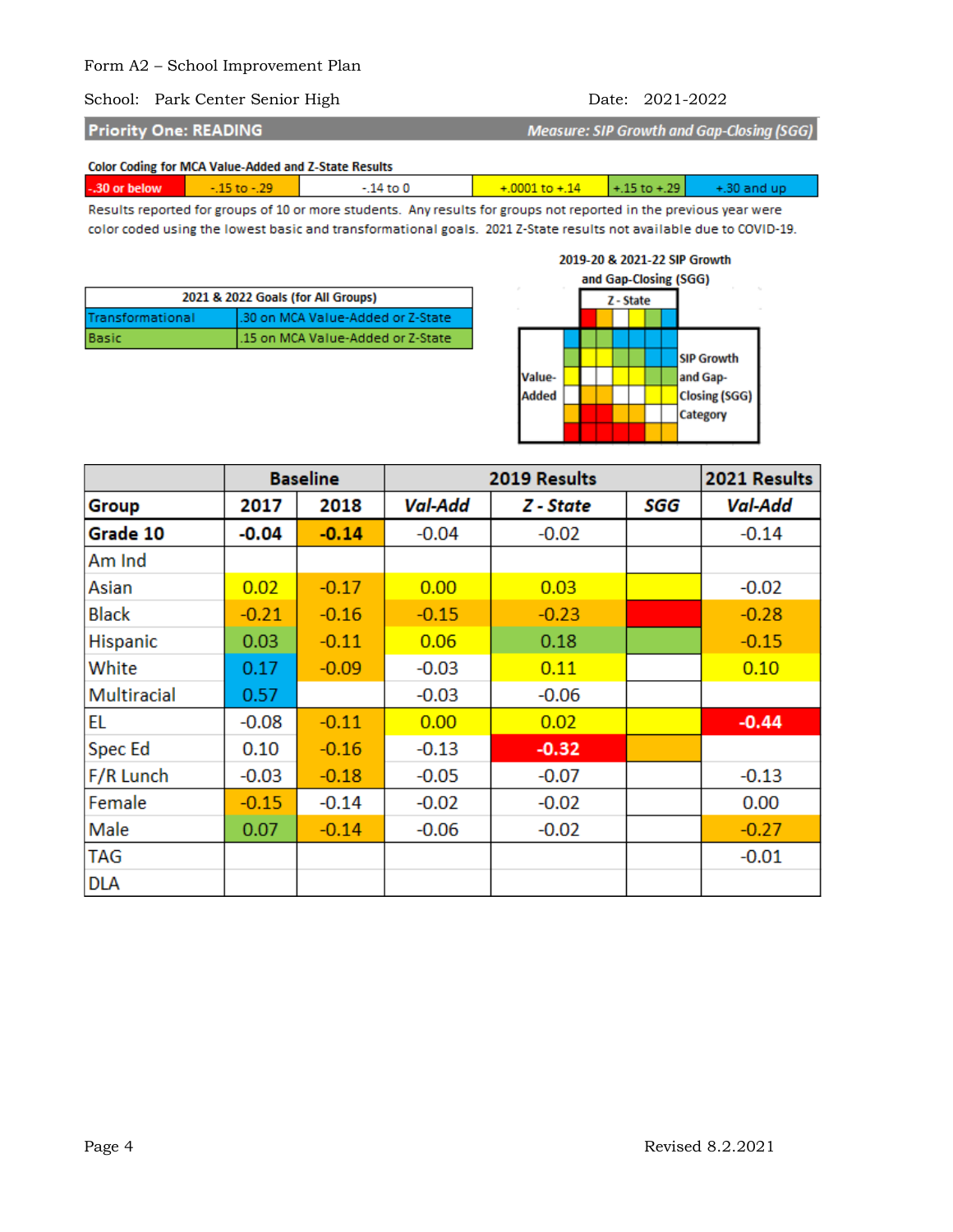# **Priority One: Reading**

|                                                                                                                               | <b>Reading Continuous Improvement Action Plan:</b> (add steps as needed by using tab key)                                                                                                                                  |                                                                                                                                               |                                                                                                        |
|-------------------------------------------------------------------------------------------------------------------------------|----------------------------------------------------------------------------------------------------------------------------------------------------------------------------------------------------------------------------|-----------------------------------------------------------------------------------------------------------------------------------------------|--------------------------------------------------------------------------------------------------------|
| <b>Strategies:</b><br>What specific strategies will be<br>implemented?                                                        | <b>Adult actions:</b><br>What adult actions will ensure<br>the strategies are successful?                                                                                                                                  | <b>Measure student</b><br>progress:<br>What student data<br>will be collected?                                                                | Person(s)<br>Responsible:                                                                              |
| Place struggling readers in co-<br>taught courses with academically<br>proficient peers based on learning<br>needs (SpEd)     | Purposeful pairing and continuity of<br>teaching teams; maintain a balance<br>of 65/35 (grade-level<br>readers/struggling readers)                                                                                         | Student grades;<br>student reflection<br>surveys; MCA scores,<br>Fastbridge scores                                                            | Content-area<br>teachers; SpEd;<br>and<br>administration                                               |
| Place EL students in co-taught<br>courses with academically<br>proficient peers                                               | Purposeful pairing and continuity of<br>teaching teams; maintain a balance<br>of 65/35 (grade-level/EL students)                                                                                                           | Student grades;<br>student reflection<br>surveys; MCA scores,<br>FastBridge scores                                                            | Content-area<br>teachers; EL<br>teachers; and<br>administration                                        |
| Place reading co-teachers, SPED<br>co-teachers and EL co-teachers<br>with content-area PLTs for their<br>common planning time | PLTs will explore and share<br>successful teaching strategies to<br>scaffold tasks for learners; PLTs will<br>intentionally/specifically discuss<br>how to engage students, focusing<br>on our Black and Latina/o students | Student grades; MCA,<br>FastBridge scores;<br>PLT analysis of<br>formative and<br>summative data<br>broken down by race<br>and learning needs | Content<br>teachers; co-<br>teachers<br>(Lang/Lit,<br>Reading, SpEd,<br>and EL); and<br>administration |
| Continue to align English Skills<br>curriculum with English<br>curriculum                                                     | English Skills teachers will<br>collaborate with each other and/or<br>Instructional Coach to modify<br>curriculum to meet the needs of<br>English Skills students                                                          | FastBridge scores;<br>PLT analysis of<br>formative and<br>summative data<br>broken down by race                                               | Special Ed<br>teachers;<br>SEBC;<br>Instructional<br>Coach                                             |
| Scaffold instruction and<br>curriculum for EL students<br>through co-taught and academic<br>language courses (EL)             | Collaboration between EL and<br>content area teacher to ensure<br>effective scaffolding and<br>instructional strategies including<br>explicit instruction in academic<br>language;                                         | ACCESS scores;<br>FastBridge scores;<br>PLT analysis;<br>EL student individual<br>goal tracking and<br>monitoring; student<br>grades          | EL/content<br>area PLTs                                                                                |
| Offer intervention during advisory<br>targeting students who are<br>enrolled in multiple English<br>courses                   | Language & Literature teachers<br>will recommend students who need<br>additional time and/or support to<br>complete assignments and meet<br>learning targets                                                               | Student assignments,<br>grades and passing<br>rates                                                                                           | Language &<br>Literature<br>teachers                                                                   |
| Incorporate best practice reading<br>and writing strategies into<br>content area classes                                      | Teachers will use the Culturally<br>Relevant Unit Planner with the<br>CLEAR Model; PLTs will analyze<br>formative/summative data to<br>inform instruction                                                                  | MCA scores:<br>FastBridge data;<br>teacher observation;<br>student grades                                                                     | All licensed<br>staff;<br>administration;<br>Instructional<br>Coach                                    |
|                                                                                                                               |                                                                                                                                                                                                                            |                                                                                                                                               |                                                                                                        |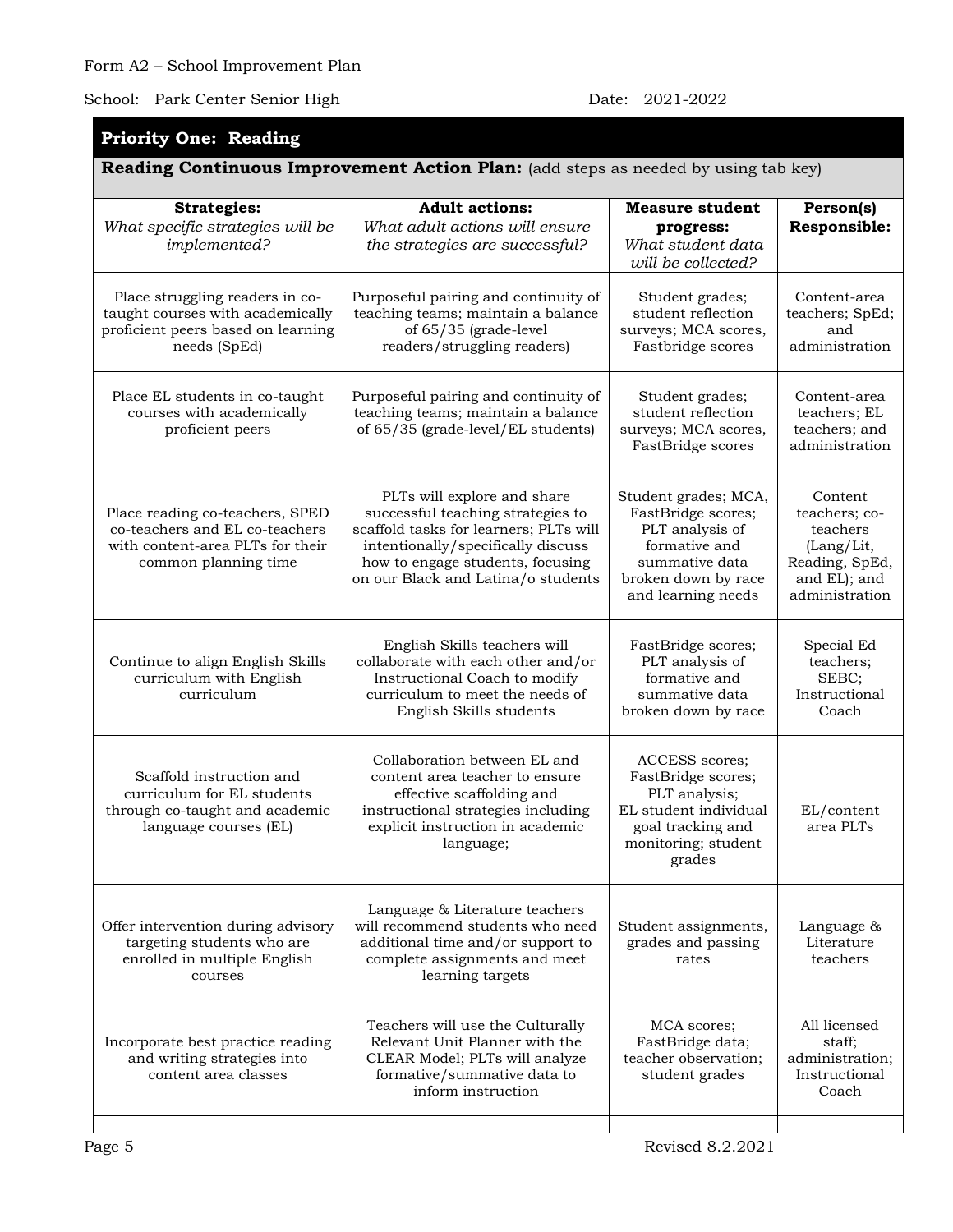| 1-on-1 coaching cycles with<br>teachers to provide PLT support;<br>Allocate resources for<br>EL instructional strategies and<br>1.0 FTE Instructional<br>scaffolding will be blended with<br>Coach/BARR<br>culturally responsive pedagogy to<br>support Black and Latina/o<br>students |                                                                                                                                                     | PLT analysis of<br>formative and<br>summative data;<br>student grades | Licensed Staff:<br>Instructional<br>Coach:<br>Administration |
|----------------------------------------------------------------------------------------------------------------------------------------------------------------------------------------------------------------------------------------------------------------------------------------|-----------------------------------------------------------------------------------------------------------------------------------------------------|-----------------------------------------------------------------------|--------------------------------------------------------------|
| Place struggling readers in the<br>Read+ course, based on 8 <sup>th</sup> grade<br>FastBridge scores, 8th grade MCA<br>scores, and 8th grade English<br>class grades.                                                                                                                  | Further assessment with<br>FastBridge, AUTOreading, and CBM<br>assessments; specific reading<br>interventions designed and<br>implemented as needed | Bi-weekly student<br>progress monitoring                              | Sean Fogarty;<br><b>ADSIS</b><br>Interventionist             |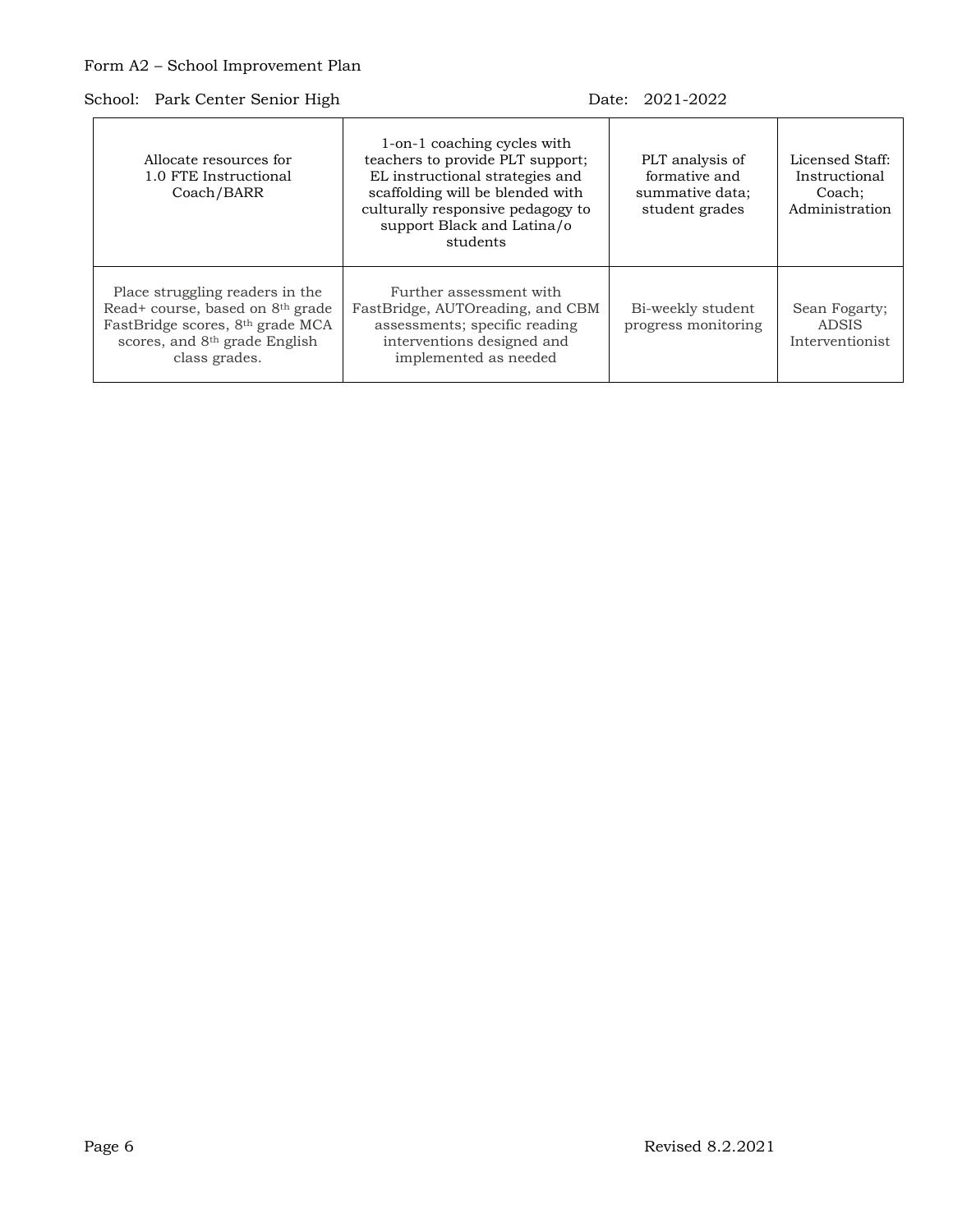### School: Park Center Senior High Date: 2021-2022

|                         | <b>Priority Two: MATHEMATICS</b><br><b>Measure: MCA Proficiency (Index Rates)</b> |                                                                                                           |                         |                         |           |              |  |  |
|-------------------------|-----------------------------------------------------------------------------------|-----------------------------------------------------------------------------------------------------------|-------------------------|-------------------------|-----------|--------------|--|--|
| <b>Column Header</b>    |                                                                                   |                                                                                                           |                         |                         |           |              |  |  |
| <b>Results</b>          |                                                                                   | 11th grade index rate for students with 8th grade scores, enrolled on October 1 and tested in the spring. |                         |                         |           |              |  |  |
| <b>Fall Cohort</b>      |                                                                                   | Index rate for students tested in 8th grade and enrolled in the fall of 11th grade.                       |                         |                         |           |              |  |  |
| <b>Basic Goal</b>       |                                                                                   | Adding the fall cohort rate and the district average index rate change. This goal has a minimum of 25.    |                         |                         |           |              |  |  |
| <b>Transformational</b> |                                                                                   |                                                                                                           |                         |                         |           |              |  |  |
| (Trans.) Goal           |                                                                                   | The MDE index target (reduce non-proficiency by half in two years).                                       |                         |                         |           |              |  |  |
|                         |                                                                                   |                                                                                                           |                         |                         |           |              |  |  |
|                         | $10+$ points                                                                      |                                                                                                           |                         |                         |           | l Met        |  |  |
|                         | below basic                                                                       | 6-9 points below basic                                                                                    | 1.1 to 5.9 points below | Within 1 index point of | Met basic | Itransform-  |  |  |
| <b>Color Coding</b>     | goal                                                                              | goal                                                                                                      | basic goal              | basic goal              | goal      | ational goal |  |  |

Notes: Student group goals are addressed under gap reduction. Also, when results are calculated, the cohort scores and goal scores are updated to reflect the students with pretest scores who were enrolled in the fall and took the test in the spring.

| <b>Group</b> | <b>Results</b> | Spring 2018 Spring 2019 Fall 2020<br><b>Results</b> | <b>Cohort</b> | <b>Basic</b><br>Goal | Goal | 2021 Trans. Spring 2021<br><b>Results</b> | <b>Fall 2021</b><br><b>Cohort</b> | 2022 Basic<br>Goal | <b>2022 Trans.</b><br>Goal |
|--------------|----------------|-----------------------------------------------------|---------------|----------------------|------|-------------------------------------------|-----------------------------------|--------------------|----------------------------|
| Grade 11     | 41.6           | 40.7                                                | 60.2          | 40.2                 | 70.1 | 27.0                                      | 52.7                              | 32.7               | 64.5                       |
| Amin/Haw     |                |                                                     |               |                      |      |                                           |                                   |                    |                            |
| Asian        | 42.8           | 45.8                                                |               |                      |      | 36.8                                      | 65.3                              |                    |                            |
| <b>Black</b> | 31.0           | 25.9                                                |               |                      |      | 14.1                                      | 40.1                              |                    |                            |
| Hispanic     | 29.5           | 18.3                                                |               |                      |      | 12.5                                      | 35.3                              |                    |                            |
| White        | 74.5           | 65.3                                                |               |                      |      | 39.3                                      | 72.2                              |                    |                            |
| Multiracial  | 31.6           |                                                     |               |                      |      |                                           | 61.8                              |                    |                            |
| <b>EL</b>    | 0.0            | 0.0                                                 |               |                      |      |                                           | 6.5                               |                    |                            |
| Spec Ed      | 25.7           | 5.9                                                 |               |                      |      | 12.5                                      | 32.9                              |                    |                            |
| F/R Lunch    | 31.8           | 28.9                                                |               |                      |      | 18.8                                      | 49.3                              |                    |                            |
| Female       | 45.5           | 36.7                                                |               |                      |      | 27.8                                      | 55.4                              |                    |                            |
| Male         | 38.0           | 44.4                                                |               |                      |      | 26.5                                      | 50.3                              |                    |                            |
| <b>TAG</b>   |                |                                                     |               |                      |      | 41.5                                      | 72.6                              |                    |                            |
| <b>DLA</b>   |                |                                                     |               |                      |      |                                           | 55.4                              |                    |                            |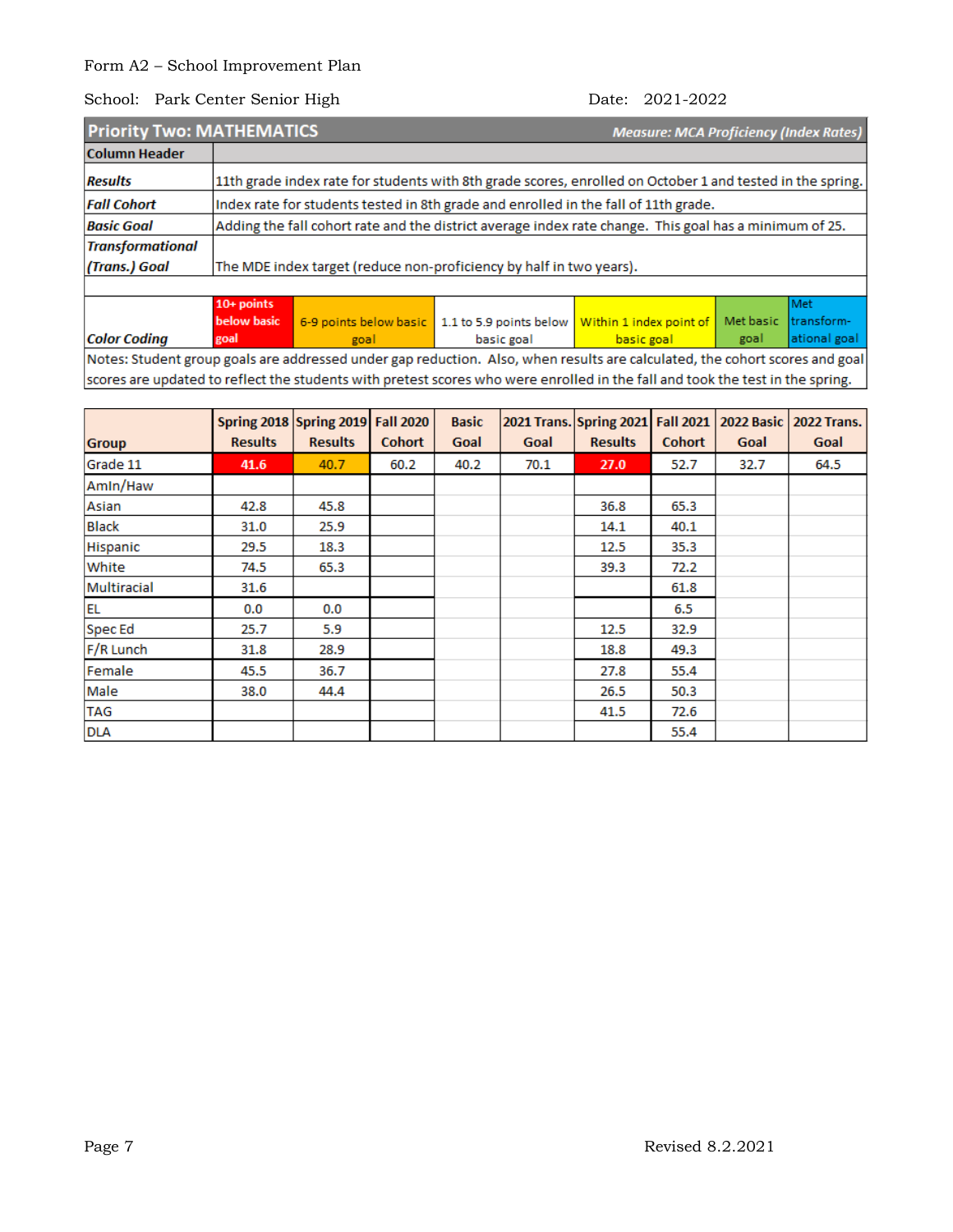**Priority Two: MATHEMATICS** 

Measure: SIP Growth and Gap-Closing (SGG)

| -.30 or below |  | $-.14$ to $0$ | $+0.0001$ to $+0.14$ $+0.15$ to $+0.29$ $+0.30$ and up |  |
|---------------|--|---------------|--------------------------------------------------------|--|
|               |  |               |                                                        |  |

Results reported for groups of 10 or more students. Any results for groups not reported in the previous year were color coded using the lowest basic and transformational goals. 2021 Z-State results not available due to COVID-19.

| 2021 & 2022 Goals (for All Groups) |                                    |  |
|------------------------------------|------------------------------------|--|
| Transformational                   | .30 on MCA Value-Added or Z-State  |  |
| <b>Basic</b>                       | l.15 on MCA Value-Added or Z-State |  |

### 2018-19 & 2021-22 SIP Growth



|              | <b>Baseline</b> |         | 2019 Results |           |     | 2021 Results |
|--------------|-----------------|---------|--------------|-----------|-----|--------------|
| Group        | 2017            | 2018    | Val-Add      | Z - State | SGG | Val-Add      |
| Grade 11     | $-0.25$         | $-0.25$ | $-0.27$      | $-0.74$   |     | $-0.46$      |
| Am Ind       |                 |         |              |           |     |              |
| Asian        | $-0.17$         | $-0.11$ | $-0.29$      | $-0.78$   |     | $-0.28$      |
| <b>Black</b> | $-0.33$         | $-0.46$ | $-0.23$      | $-0.87$   |     | $-0.51$      |
| Hispanic     | $-0.30$         | $-0.29$ | 0.00         | $-0.64$   |     | $-0.23$      |
| White        | $-0.18$         | 0.04    | $-0.37$      | $-0.56$   |     | $-0.69$      |
| Multiracial  | $-0.57$         | $-0.55$ |              |           |     |              |
| EL           |                 | $-0.32$ | 0.00         | $-0.74$   |     |              |
| Spec Ed      |                 | 0.09    | $-0.52$      | $-1.16$   |     | $-0.69$      |
| F/R Lunch    | $-0.34$         | $-0.30$ | $-0.21$      | $-0.83$   |     | $-0.40$      |
| Female       | $-0.27$         | $-0.30$ | $-0.24$      | $-0.79$   |     | $-0.51$      |
| Male         | $-0.24$         | $-0.19$ | $-0.29$      | $-0.70$   |     | $-0.42$      |
| <b>TAG</b>   |                 |         |              |           |     | $-0.51$      |
| <b>DLA</b>   |                 |         |              |           |     |              |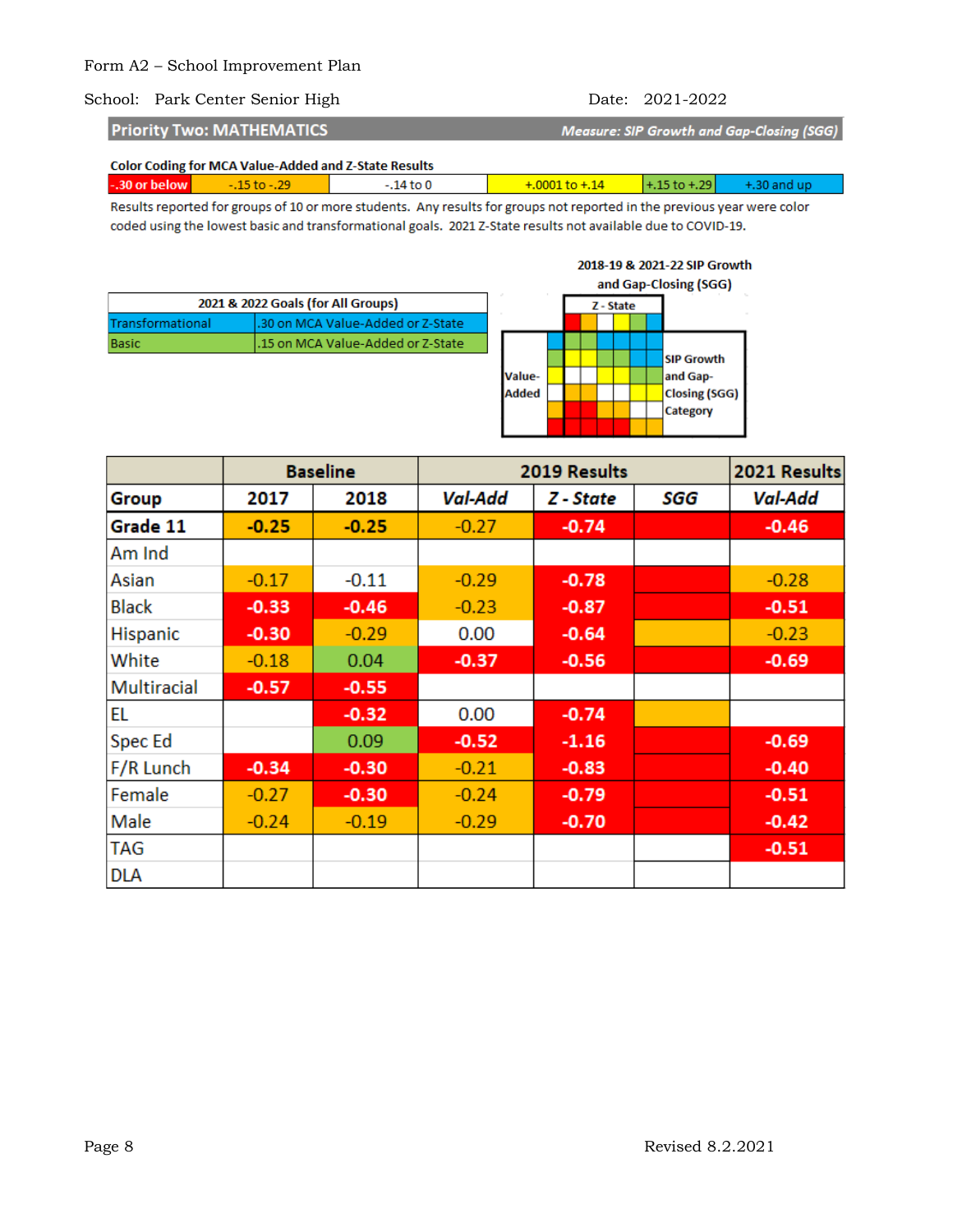## School: Park Center Senior High Date: 2021-2022

grades

| <b>Priority Two: Mathematics</b>                                                                                                                    |                                                                                                                                                                                            |                                                                                            |                                                                                                      |
|-----------------------------------------------------------------------------------------------------------------------------------------------------|--------------------------------------------------------------------------------------------------------------------------------------------------------------------------------------------|--------------------------------------------------------------------------------------------|------------------------------------------------------------------------------------------------------|
|                                                                                                                                                     | <b>Mathematics Continuous Improvement Action Plan:</b>                                                                                                                                     |                                                                                            |                                                                                                      |
| <b>Strategies</b><br>What specific strategies<br>will be implemented?                                                                               | <b>Adult</b> actions:<br>What adult actions will ensure<br>the strategies are successful?                                                                                                  | <b>Measure student</b><br>progress:<br>What student<br>data will be<br>collected?          | Person(s)<br>Responsible:                                                                            |
| Allocate .8 FTE to provide<br>Learning Lab for 10th grade<br>students who are repeating<br>NLA                                                      | Identify 10 <sup>th</sup> grade students who<br>failed NLA as 9th graders; Provide<br>math support for students                                                                            | Formative and<br>summative grades;<br>mid-tri/tri final<br>grades                          | HMC; Sean Fogarty;<br>Cody Bloomer                                                                   |
| Implement CPM study<br>teams structures                                                                                                             | Teachers will regularly utilize the 4-<br>role study team concept; teachers<br>will place students in study team;<br>teachers will provide feedback to<br>study teams                      | Study team<br>formative<br>assessments                                                     | Math teachers                                                                                        |
| Implement CPM note-<br>taking strategies                                                                                                            | Teachers will regularly<br>model/demonstrate note-taking<br>during math lessons                                                                                                            | Homework<br>completion, student<br>grades                                                  | Math teachers                                                                                        |
| Continue to incorporate<br>instructional strategies<br>CPM curriculum                                                                               | Teachers will engage students with<br>peer discussion; mixed, spaced<br>practice of ideas to review and<br>preview concepts; and create<br>content that is based in real world<br>context. | Student grades;<br>homework<br>completion;                                                 | Math teachers                                                                                        |
| Continue to incorporate<br>literacy/writing skills in all<br>math classes                                                                           | Teachers will include writing<br>prompts and learning logs in each<br>course                                                                                                               | Student grades;<br>homework<br>completion                                                  | Math teachers                                                                                        |
| Continue utilizing Desmos<br>in math classes                                                                                                        | Teachers view student work in real-<br>time and provide feedback on<br>individual student work                                                                                             | Student grades;<br>homework<br>completion                                                  | Math teachers                                                                                        |
| Provide co-taught sections<br>of Non-Linear Algebra,<br>Geometry, and Algebra 2<br>for SpEd students with<br>their academically<br>proficient peers | Purposeful pairing and continuity of<br>teaching teams; maintain a balance<br>of 65/35 (grade-level math<br>students/SpEd students                                                         | Student grades;<br>homework<br>completion;                                                 | Haley Corradi/Erin<br>Burnette:<br>Neena Mathers/Rob<br>Anderson;<br>Dani Parshall/Meagan<br>Randall |
| Provide 2 sections of EL<br>Math courses                                                                                                            | Prepare lessons that meet the<br>current math level of EL students;<br>differentiate to appropriate levels                                                                                 | IXL math<br>diagnostic; student<br>advancement into<br>next course in<br>sequence; student | Taylor Trapp                                                                                         |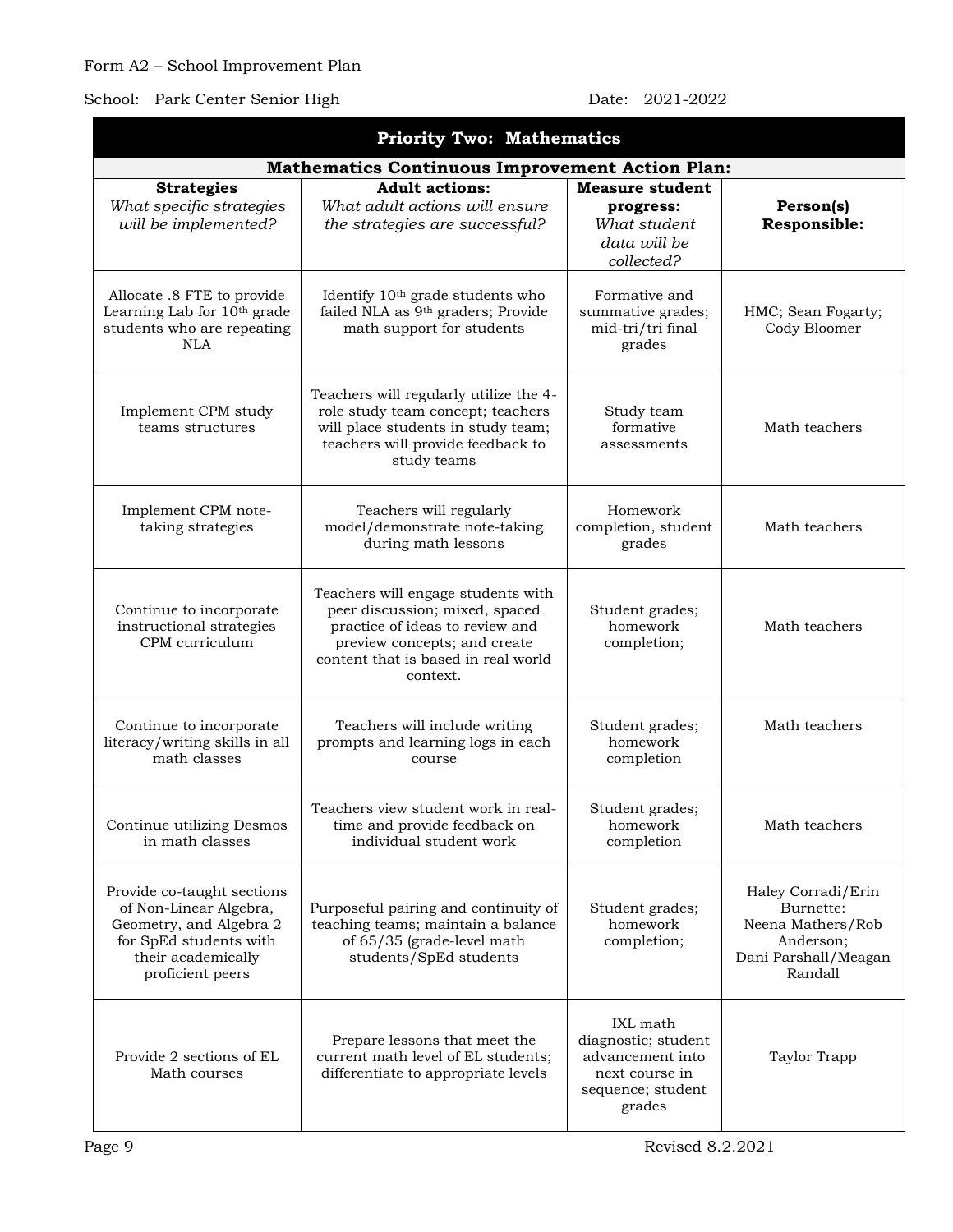| Offer intervention during<br>advisory for NLA,<br>Geometry, and Algebra 2<br>students who needed<br>additional support | Teachers will identify students who<br>would benefit from additional<br>instruction, Intervention teachers<br>will create mini-lessons of<br>prerequisite skills | Student grades;<br>homework<br>completion; | NLA, Geometry, and<br>Algebra 2 data teams |
|------------------------------------------------------------------------------------------------------------------------|------------------------------------------------------------------------------------------------------------------------------------------------------------------|--------------------------------------------|--------------------------------------------|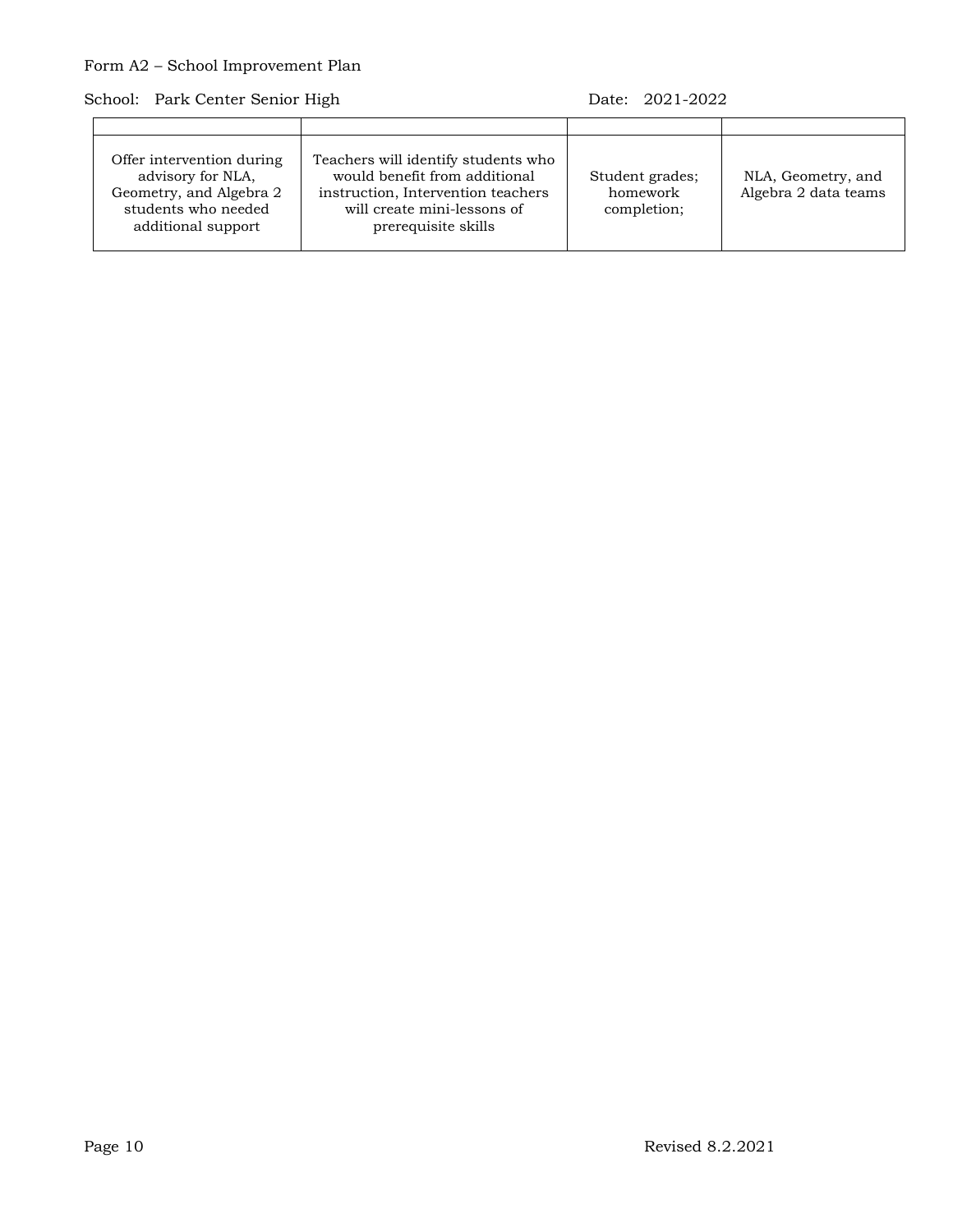| <b>Priority Three: Student Behavior</b> |                                                                                                                                                                                                                                                                                                                                                                                                                                                                                                                                                                                                                                                                                                                                                                                                                                                                                                                                                                                                      |  |  |  |
|-----------------------------------------|------------------------------------------------------------------------------------------------------------------------------------------------------------------------------------------------------------------------------------------------------------------------------------------------------------------------------------------------------------------------------------------------------------------------------------------------------------------------------------------------------------------------------------------------------------------------------------------------------------------------------------------------------------------------------------------------------------------------------------------------------------------------------------------------------------------------------------------------------------------------------------------------------------------------------------------------------------------------------------------------------|--|--|--|
| <b>Evidence of Need:</b>                | There were 4,460*** total student incidents for the 2019-20 school year<br>2086 of the total student incidents were for the 9 <sup>th</sup> grade students;<br>$\bullet$<br>which represents <b>47 %</b> all incidents.<br>$\bullet$<br>This number is disproportionate as $9th$ grader students made up <b>25.6</b> % of the total<br>$\bullet$<br>school population.<br>There were 2086*** incidents for 9th grade students during the 2019-20 school year<br>1502 of the 9 <sup>th</sup> grade student incidents were for Black (not of Hispanic origin)<br>$\bullet$<br>students;<br>which represents $72\%$ of all 9 <sup>th</sup> grade incidents<br>$\bullet$<br>This number is disproportionate as Black (not of Hispanic origin) students make up<br>$\bullet$<br>41.7 % of the 9 <sup>th</sup> grade student population<br>*** Data from Trimester 1 and Trimester 2 was used to "estimate" number of incidents that would have occurred<br>if we had been "in-person" during Trimester 3. |  |  |  |
|                                         |                                                                                                                                                                                                                                                                                                                                                                                                                                                                                                                                                                                                                                                                                                                                                                                                                                                                                                                                                                                                      |  |  |  |

| <b>Student Behavior</b><br>(Example: office)<br>referrals, suspensions,<br>etc. | <b>Baseline data</b><br>by target group<br>(Example: ethnicity, socioeconomic, grade level,<br>etc.                                                                                                             | Goal                                                                                                                                   |
|---------------------------------------------------------------------------------|-----------------------------------------------------------------------------------------------------------------------------------------------------------------------------------------------------------------|----------------------------------------------------------------------------------------------------------------------------------------|
| Office<br>Incident/Referrals                                                    | Of the 4,460 total student incidents from the<br>2019-2020 school year, 2,086 were for 9th<br>grade students, which accounts for 47% of all<br>incidents                                                        | Decrease the percentage of overall<br>incidents written for 9th grade students<br>from $47%$ to $44%$ .                                |
| Office<br>Incident/Referrals                                                    | Of the 2,086 total 9th grade student incidents<br>from the $2019-2020$ school year, 1,502 were for<br>Black (not of Hispanic origin) students; which<br>accounts for 72% of all 9 <sup>th</sup> grade incidents | Decrease the percentage of overall<br>incidents written for Black (not of<br>Hispanic origin) 9th grade students<br>from $72%$ to 69%. |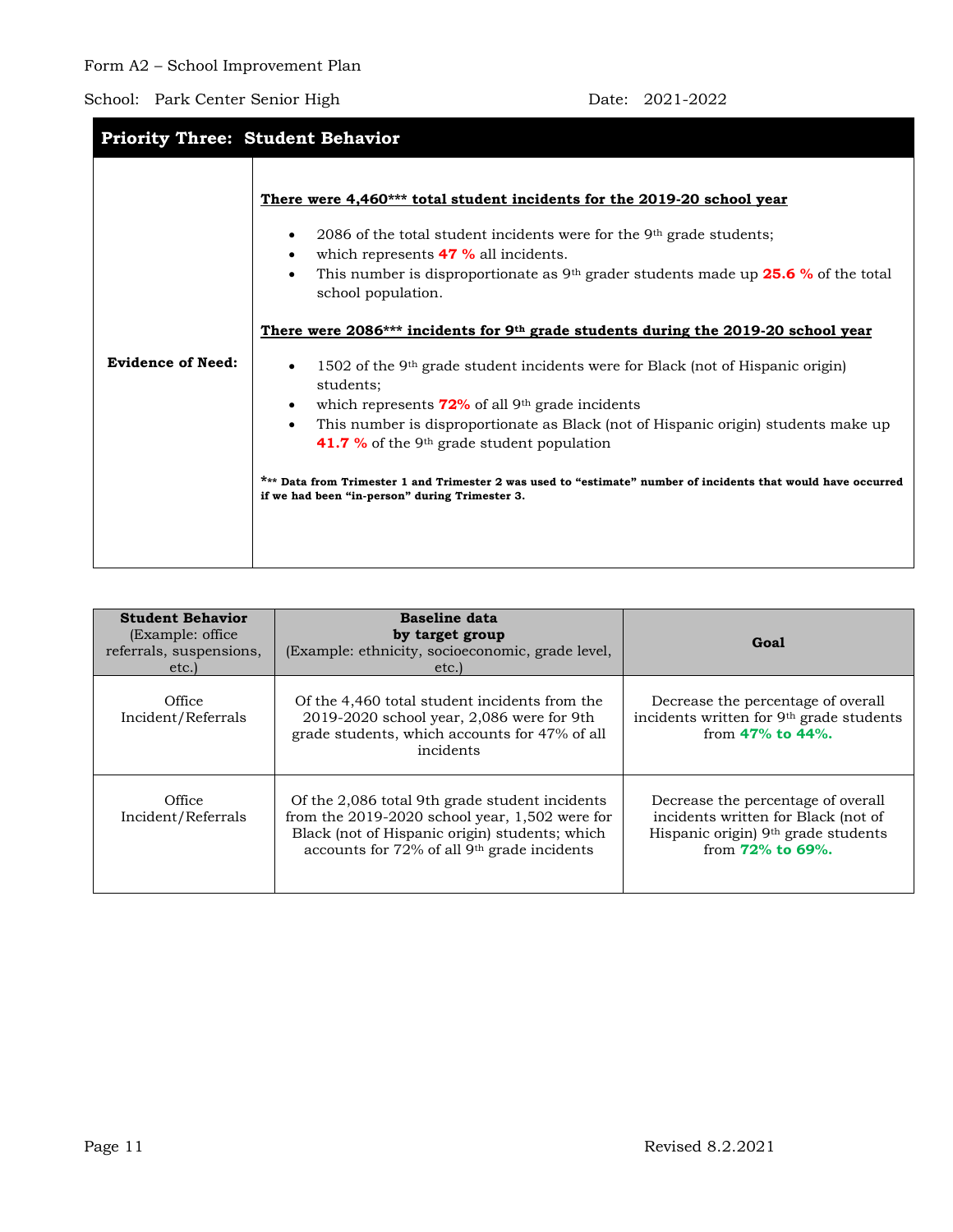| <b>Student Behavior Continuous Improvement Action Plan:</b>                                                                                              |                                                                                                                                                                                                                                         |                                                                                                                                   |                                                                                                                                |
|----------------------------------------------------------------------------------------------------------------------------------------------------------|-----------------------------------------------------------------------------------------------------------------------------------------------------------------------------------------------------------------------------------------|-----------------------------------------------------------------------------------------------------------------------------------|--------------------------------------------------------------------------------------------------------------------------------|
| <b>Strategies:</b><br>What specific strategies will<br>be implemented?                                                                                   | <b>Adult actions:</b><br>What adult actions will ensure<br>the strategies are successful?                                                                                                                                               | <b>Measure student</b><br>progress:<br>What student data<br>will be collected?                                                    | Person(s)<br>Responsible:                                                                                                      |
| Continue refinement<br>of Alternative to Suspension<br>(ATS) process and protocols;<br>redesign the physical space to<br>include varying seating options | Continue refinement<br>of Alternative to Suspension<br>(ATS) process and protocols;<br>redesign the physical space to<br>include varying seating options;<br>utilize .5 FTE behaviors support<br>staff to influence/change<br>behaviors | Monthly<br>reflection/analysis of<br>ATS effectiveness<br>with administration<br>and ATS ESP. Data<br>analysis every<br>trimester | Antwan Harris; Ellen<br>Stewart JT; Al Nolen;<br>Paris Kyles; Jarrette<br>Fellows; Laurie<br>Christopherson: ATS<br><b>ESP</b> |
| Continue to provide mediation<br>services for<br>students/staff/families                                                                                 | Admin will collaborate with<br>Community Mediation &<br>Restorative Services (CMRS)and<br>District SDAS to provide<br>mediations; PC staff<br>will refer students, staff, families                                                      | Total # of students<br>referred to services                                                                                       | Antwan Harris; Ellen<br>Stewart, SMSs,<br>CMRS staff: Jimmie<br>Heags                                                          |
| Hold weekly Student Support<br>Team meetings (Principal, APs,<br>SMSs, counselors, social work,<br>SROs, other support staff)                            | Review weekly of concerns for<br>high needs students<br>(behaviorally, academically, and<br>attendance) design/discuss next<br>steps/plan for high needs<br>students                                                                    | Behavior/incident<br>referrals; grades;<br>attendance data                                                                        | HMC, Antwan<br>Harris; Ellen<br>Stewart; SMSs,<br>counselors, social<br>workers, SROs, and<br>other support staff              |
| Provide Check & Connect for<br>SpEd students                                                                                                             | Collaborate with District Staff to<br>coordinate                                                                                                                                                                                        | Trimester grades;<br>credit accumulation;<br>office referrals                                                                     | Antwan Harris; Ellen<br>Stewart, Eric<br>Thompson; SEBCs;<br>Elizabeth Xiong                                                   |
| Provide Class meetings during<br>1st weeks of school to provide<br>clear expectations about PC<br>Pride                                                  | APs will design presentations;<br>class meetings will occur during<br>1 <sup>st</sup> weeks of school.                                                                                                                                  | Behavior/incident<br>referrals; specific<br>analysis of hallway<br>behavior referrals                                             | Antwan Harris; Ellen<br>Stewart, Eric<br>Thompson                                                                              |
| Continue to enforce student<br>pass system                                                                                                               | Administration will enforce the<br>process, protocols, and daily<br>implementation plan for passes.<br>Passes are made/delivered to<br>each educational space; passes<br>are used regularly                                             | Behavior referrals;<br>anecdotal feedback of<br>staff                                                                             | HMC; Antwan<br>Harris; Ellen<br>Stewart; Erik<br>Thompson; Karen<br>Waldman; Victoria<br>Krook                                 |
| Implement tardy process                                                                                                                                  | Administration will refine/adapt<br>tardy process, protocols;<br>presentation of system occurs;<br>process occurs regularly                                                                                                             | Behavior referrals;<br>anecdotal feedback of<br>staff                                                                             | Antwan Harris, Ellen<br>Stewart, Erik<br>Thompson, SMSs,<br>Karen Waldman                                                      |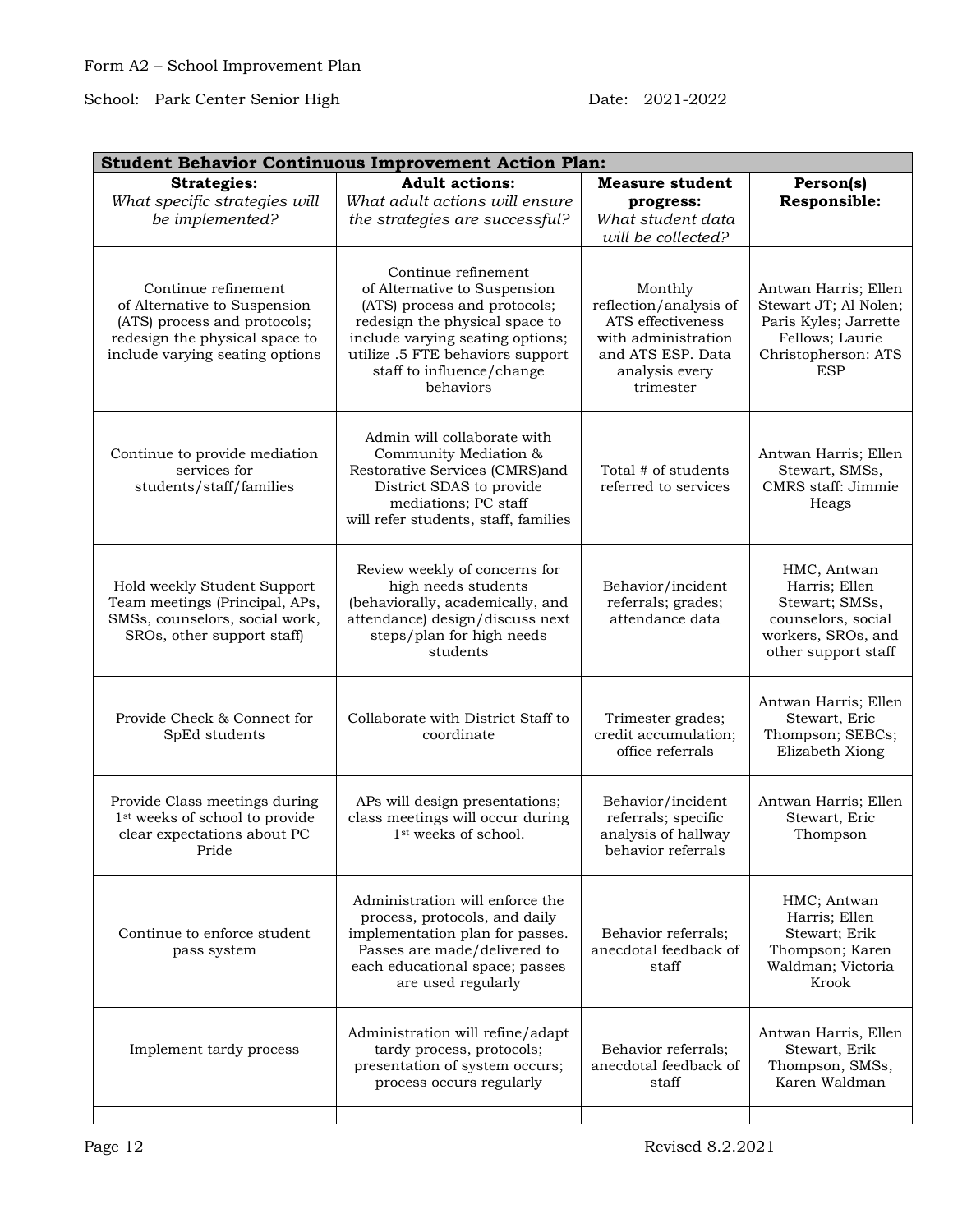School: Park Center Senior High Date: 2021-2022

| Allocate Resources for .5 FTE<br>Academic Support Staff                                                   | Identify at-risk 9 <sup>th</sup> grade<br>students; gather information<br>about identified students; plan<br>interventions; participate in SAT<br>meetings; provide academic, SEL<br>support, and individual check-<br>ins   | Office referral:<br>student grades;<br>student attendance                                                    | Laurie<br>Christopherson; APs;<br>SMSs; Counselors                           |
|-----------------------------------------------------------------------------------------------------------|------------------------------------------------------------------------------------------------------------------------------------------------------------------------------------------------------------------------------|--------------------------------------------------------------------------------------------------------------|------------------------------------------------------------------------------|
| Allocate resources for social<br>worker specifically assigned to<br>9 <sup>th</sup> grade support         | Identify at-risk 9th grade<br>students; gather information<br>about identified students; plan<br>interventions; participate in SAT<br>meetings; provide academic, SEL<br>support, and individual check-<br>ins               | Office referral;<br>student grades;<br>student attendance                                                    | Anthony Turner;<br>APs; SMSs;<br>Counselors                                  |
| Provide BARR programming for<br>co-hort of 9 <sup>th</sup> grade students                                 | Identify (50-60) 9th grade<br>students who represent the<br>makeup of Park Center;<br>purposeful placement of those<br>students with the "same<br>teachers" in English 9, Science<br>9, and Language Acquisition<br>classes: | Grades; Attendance;<br>Behavior reports;<br>Observational data<br>will be collected and<br>discussed weekly. | Sean Fogarty,<br>Heather Miller-Cink,<br>Erik Thompson                       |
| Provide support group for at-risk<br>Black, male, 9 <sup>th,</sup> and 10 <sup>th</sup> grade<br>students | Identify at-risk 9th and 10th<br>grade Black male students;<br>provide academic, SEL support,<br>and check ins for students                                                                                                  | Trimester grades;<br>credit accumulation;<br>office referrals                                                | Antwan Harris;<br>Jarrette Fellows;<br>Anthony Turner;<br>classroom teachers |
| Incorporate relationship building<br>activities during 1 <sup>st</sup> weeks of<br>school                 | Implement activities; build<br>positive relationships with<br>students; make regular contact<br>with parents and guardians                                                                                                   | Grades; Attendance;<br>Behavior reports;<br>Observational data                                               | All teachers                                                                 |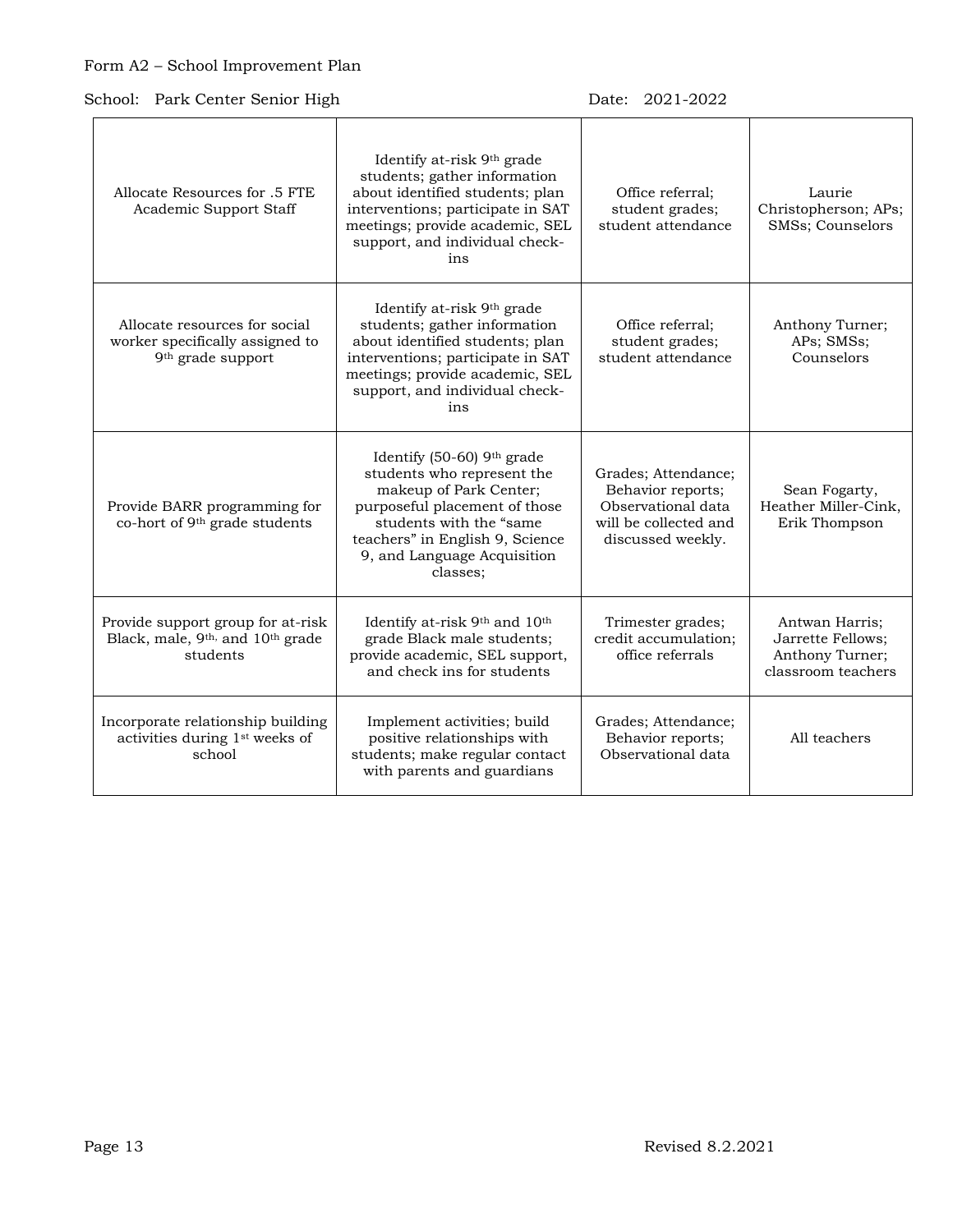| <b>Priority Four: Family Engagement</b> |                                                                                                                                                                             |  |  |  |
|-----------------------------------------|-----------------------------------------------------------------------------------------------------------------------------------------------------------------------------|--|--|--|
| <b>Evidence of Need:</b>                | In the spring of 2019, Osseo Area Schools' School Board set a district wide expectation<br>that all sites/departments would develop and implement a family engagement goal. |  |  |  |
| Goal:                                   | <b>Strengthen existing Parent Engagement Committee</b>                                                                                                                      |  |  |  |

| <b>Family Engagement Continuous Improvement Action Plan</b>                                                                              |                                                                                                                                                                                                                             |                                                                                                                        |                                                                |
|------------------------------------------------------------------------------------------------------------------------------------------|-----------------------------------------------------------------------------------------------------------------------------------------------------------------------------------------------------------------------------|------------------------------------------------------------------------------------------------------------------------|----------------------------------------------------------------|
| <b>Strategies:</b><br>What specific strategies will be<br>implemented?                                                                   | <b>Adult actions:</b><br>What adult actions will<br>ensure the strategies are<br>successful?                                                                                                                                | <b>Measure progress:</b><br>What data will be<br>collected?                                                            | Person(s)<br>Responsible:                                      |
| Conduct in-person and virtual<br>conferences                                                                                             | Organize conference options;<br>communicate options with<br>families/caregivers                                                                                                                                             | Number of conferences<br>requested; feedback from<br>families and staff                                                | Ellen Stewart;<br>PCSH staff                                   |
| Continue to provide Parent<br>Engagement Committee; increase<br>membership to include families                                           | Monthly meetings to reflect<br>on practices and what is<br>needed to strengthen<br>parent/family/community<br>involvement                                                                                                   | Regular meetings occur;<br>agenda items, meeting<br>notes and action plan;<br>increased parent<br>involvement          | Ellen Stewart:<br>Parent<br>Engagement<br>Committee<br>Members |
| Continue to provide Parent/Family<br>Information Sessions on Financial<br>Aid/College Choice/ACT Prep as<br>needed/requested by families | CRC staff develop and<br>provide sessions at varying<br>times and dates to meet<br>needs of families                                                                                                                        | Information session<br>occurs; feedback from<br>families and students                                                  | Sara Schreiner;<br>CRC staff; Admin                            |
| Continue to provide interpretation<br>and translation service for<br>conferences and school<br>communication                             | Coordinate with Bilingual<br>Assistants to provide<br>interpreters for in<br>person/virtual meetings and<br>assist with translation of<br>documents to ensure that all<br>families receive information<br>at the same time. | All standard written<br>communication is<br>translated.<br>Interpreters/BLAs are<br>available for family<br>assistance | Victoria Krook;<br>AP's,<br>Administrators,<br>BLA's           |
| Offer Talking Point introduction<br>session for all staff                                                                                | District Staff will present<br>information session to PCSH                                                                                                                                                                  | Staff sign in and activity<br>with Talking Points                                                                      | Kiersten<br>Nicholson;<br>Parvaneh Trobec;<br>PCSH Admin       |
| Provide all day "help sessions for<br>additional Talking Point training and<br>support                                                   | All day "help session" will be<br>set up; PCSH staff will be<br>notified of help session                                                                                                                                    | PCHS staff attendance at<br>help sessions; increased<br>use of Talking Points                                          | Erik Thompson;<br>Kiersten<br>Nicholson; EL<br><b>SDAS</b>     |